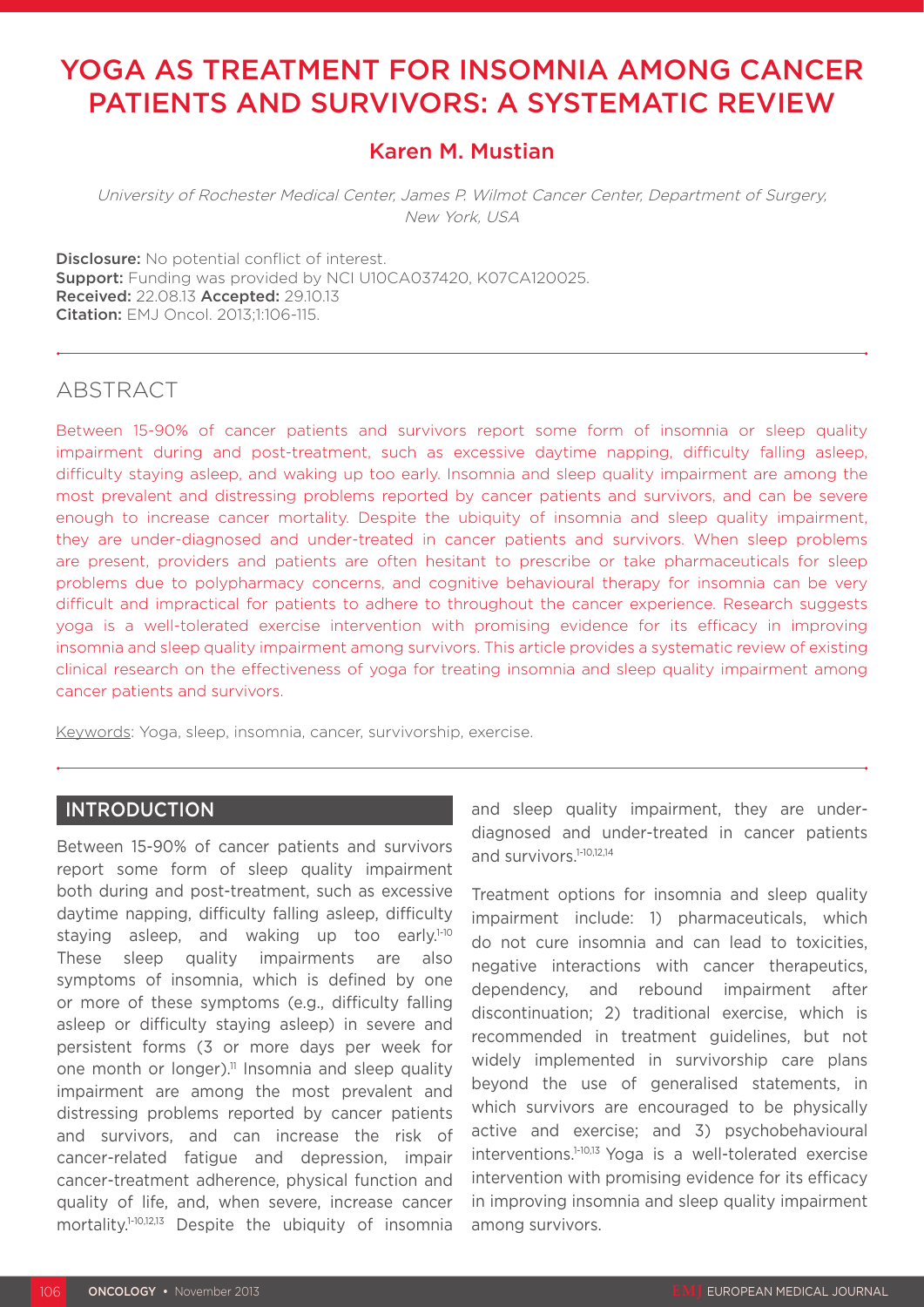#### A Holistic Mind-Body Mode of Exercise

Yoga is an increasingly popular mind-body practice and is also characterised as a mindfulness mode of exercise.15-18 There are many different styles and types of yoga. These are based on Eastern traditions from India (e.g. Classical, Advaita Vedanta, Tantra), Tibet (e.g. Tibetan), and China (e.g. Chi Kung, Tai Chi).15,19,20 The word yoga is derived from its Sanskrit root 'yuj' which literally means 'to yoke' or join together. In this case, yoga refers to joining the mind and the body.15,19,20 The earliest forms of yoga were firmly rooted in physical and mindful (breathing and meditative) practices and led to what is known today as classical yoga which forms the basis for most of the yoga currently taught today.<sup>19</sup> Hatha yoga, the foundation of all yoga styles and the most popular form, includes both Gentle Hatha and Restorative yoga, and is growing in acceptance for therapeutic use in traditional Western medicine.13,15-18,21-24 Gentle Hatha yoga focuses on physical aspects and is part of many styles of yoga, including Iyengar, Anusara, and others.<sup>15-18,21</sup> Restorative yoga focuses on full relaxation and is part of the Iyengar style.25,26 The combination of Gentle Hatha and Restorative yoga may provide an effective approach for improving sleep because it utilises a holistic sequence of meditative, breathing, and physical alignment exercises, requiring both the active and passive engagement of skeletal muscles.15,16,21,22,25,26 Existing scientific evidence suggests that yoga is effective for improving insomnia and sleep quality impairment in cancer patients and survivors.13,20,27-36

#### EXISTING SCIENTIFIC EVIDENCE

### Yoga for the Treatment of Insomnia and Sleep Quality Impairment

Research suggests that yoga is helpful in treating depression, anxiety, fatigue and other conditions associated with sleep disorders among healthy individuals and those with cancer.<sup>37-39</sup> Herein, we review the extant literature on yoga and its use in the treatment of sleep problems among cancer patients (Table 1).

#### Yoga Programme Evaluations

Four evaluations of community yoga programmes for cancer patients and survivors suggest that yoga may improve insomnia and sleep quality impairment.40-43 For example, Joseph et al.40 conducted an early study comparing yoga, support therapy, and meditation interventions among cancer survivors undergoing radiation therapy where participants in the yoga group reported improvements in sleep, treatment tolerance, mood, appetite, and quality of life. These yoga programmes were based in cancer centres or communitybased yoga studios, and offered yoga classes specifically for cancer patients receiving treatment and survivors who had completed at least primary treatments. The yoga classes included a wide variety of postures and mindfulness exercises from different styles and types, and they were offered 1-2 times a week for 60-90 minutes. Participants in two of these programmes also attributed improvements in strength, physical function, and physical fitness to their yoga practice.<sup>42,43</sup> However, these reports utilised convenience samples and did not use rigorous research methods designed to answer specific scientific questions about the effects of yoga on sleep quality impairment. These programmes also did not use standardised yoga interventions that can be accurately and consistently replicated for dissemination and explicitly prescribed for the treatment of insomnia or sleep quality impairment. Finally, all of these studies used only patient-reports of insomnia or sleep quality impairment, some of which have not undergone rigorous validation, and no objective assessments of sleep such as polysomnography or actigraphy.

#### Phase I and II Pilot Clinical Trials

Although limitations exist (see Limitations of Existing Scientific Data on Yoga and Sleep section to follow), one Phase I and seven Phase II studies provide preliminary support for the safety, feasibility and efficacy of yoga for improving insomnia and sleep quality impairment among cancer patients and survivors.20,25,27-30,34-36 Cohen et al.<sup>20</sup> published the first study investigating yoga and sleep using a validated measure of sleep quality impairment with defined clinical cut-offs (i.e., Pittsburg Sleep Quality Index) among survivors' post-adjuvant treatment. These studies assessed a range of yoga doses from 1-5 sessions/week with classes lasting 50-120 minutes using a variety of different styles and types of yoga over 4-26 weeks. The interventions included a variety of postures and mindfulness exercises.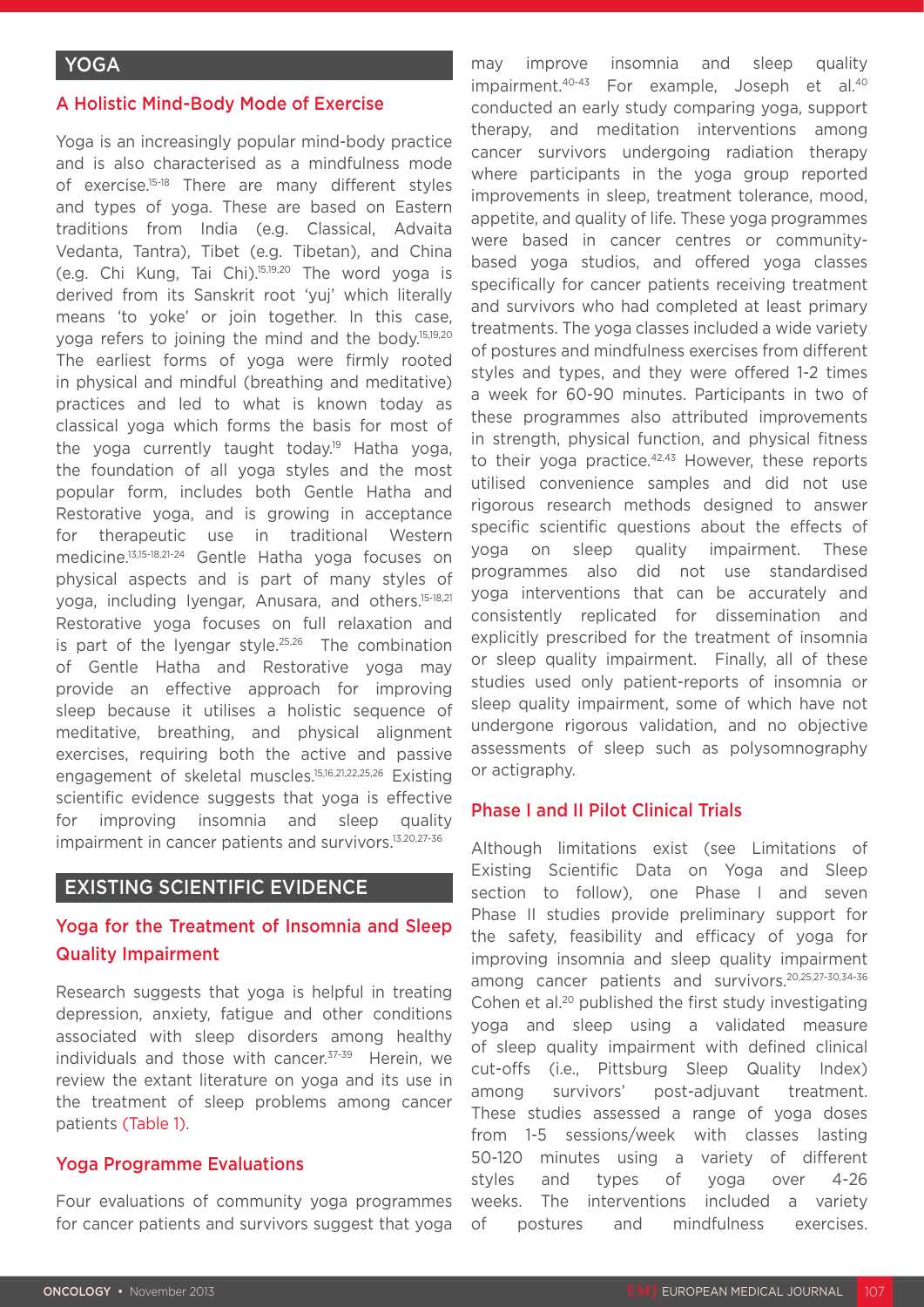| Phase <sub>1</sub>                        | <b>Trial Design</b>               | Sample                    | <b>Treatment Status</b>                                                        | Type of Yoga                               | Dose Information                        | Outcomes                                          |
|-------------------------------------------|-----------------------------------|---------------------------|--------------------------------------------------------------------------------|--------------------------------------------|-----------------------------------------|---------------------------------------------------|
| Ulger O et al.,<br>2010 <sup>29</sup>     | $1$ -arm                          | Breast Cancer<br>$(N=20)$ | Post-adjuvant treatment                                                        | Classical                                  | Frequency:<br>2x/week                   |                                                   |
|                                           |                                   |                           |                                                                                |                                            | 60 min/session<br>Duration:<br>4 weeks  | Measure(s): Turkish<br>sleep <sup>*</sup>         |
|                                           |                                   |                           |                                                                                |                                            | Intensity: low to<br>moderate           | version of Nottingham<br>Health Profile           |
| Phase II                                  | <b>Trial Design</b>               | Sample                    | <b>Treatment Status</b>                                                        | Type of Yoga                               | Dose Information                        | Outcomes                                          |
| Cohen L et<br>al., 2004 <sup>20</sup>     | 2-arm<br>RCT w/<br>SC waitlist    | Lymphoma<br>$(N=39)$      | treatment and within 12<br>Mixed receiving active                              | Tibetan                                    | Frequency:<br>1x/week                   | sleep <sup>*</sup>                                |
|                                           |                                   |                           | months post-adjuvant<br>treatment                                              |                                            | NA min/session<br>Duration:<br>7 weeks  | Sleep meds*                                       |
|                                           |                                   |                           |                                                                                |                                            | Intensity: low                          | Measure(s): Pittsburgh<br>Sleep Quality Index     |
| Danhauer SC<br>et al., 2009 <sup>25</sup> | RCT w/<br>SC waitlist<br>$2$ -arm | Breast Cancer<br>$(N=44)$ | treatment and within 2 to<br>24 months post-adjuvant<br>Mixed receiving active | yoga postures)<br>(restorative<br>Integral | Frequency:<br>1x/week                   |                                                   |
|                                           |                                   |                           | treatment                                                                      |                                            | 75 min/session<br>Duration:<br>10 weeks | Measure(s): Pittsburgh<br>Sleep <sup>*</sup>      |
|                                           |                                   |                           |                                                                                |                                            | Intensity: low                          | Sleep Quality Index                               |
| Carson JW et                              | $2$ -arm<br>RCT w/                | Breast Cancer<br>$(N=37)$ | Post-adjuvant treatment                                                        | awareness<br>Yoga of                       | Frequency:<br>1x/week                   |                                                   |
| al., 2009 <sup>28</sup>                   | SC waitlist                       |                           |                                                                                |                                            | 120 min/session<br>Duration:<br>8 weeks | Sleep <sup>*</sup>                                |
|                                           |                                   |                           |                                                                                |                                            | Intensity: low to<br>moderate           | Measure(s): Daily diary<br>sleep rating           |
| Vadiraja SH et<br>al., 2009 <sup>30</sup> | RCT w,<br>$2$ -arm                | Breast Cancer<br>$(N=88)$ | During adjuvant<br>radiotherapy                                                | Integrated                                 | Frequency<br>3x/week                    | Sleep <sup>*</sup>                                |
|                                           | support<br>therapy<br>$5C +$      |                           |                                                                                |                                            | 50 min/session<br>Duration:<br>6 weeks  | Organisation for Research<br>Measure(s): European |
|                                           |                                   |                           |                                                                                |                                            | Intensity: low to<br>moderate           | in the Treatment of Cancer<br>QOL C30             |

# Table 1. Published Phase I-III clinical research trials investigating the efficacy of yoga for treating insomnia and sleep quality impairment.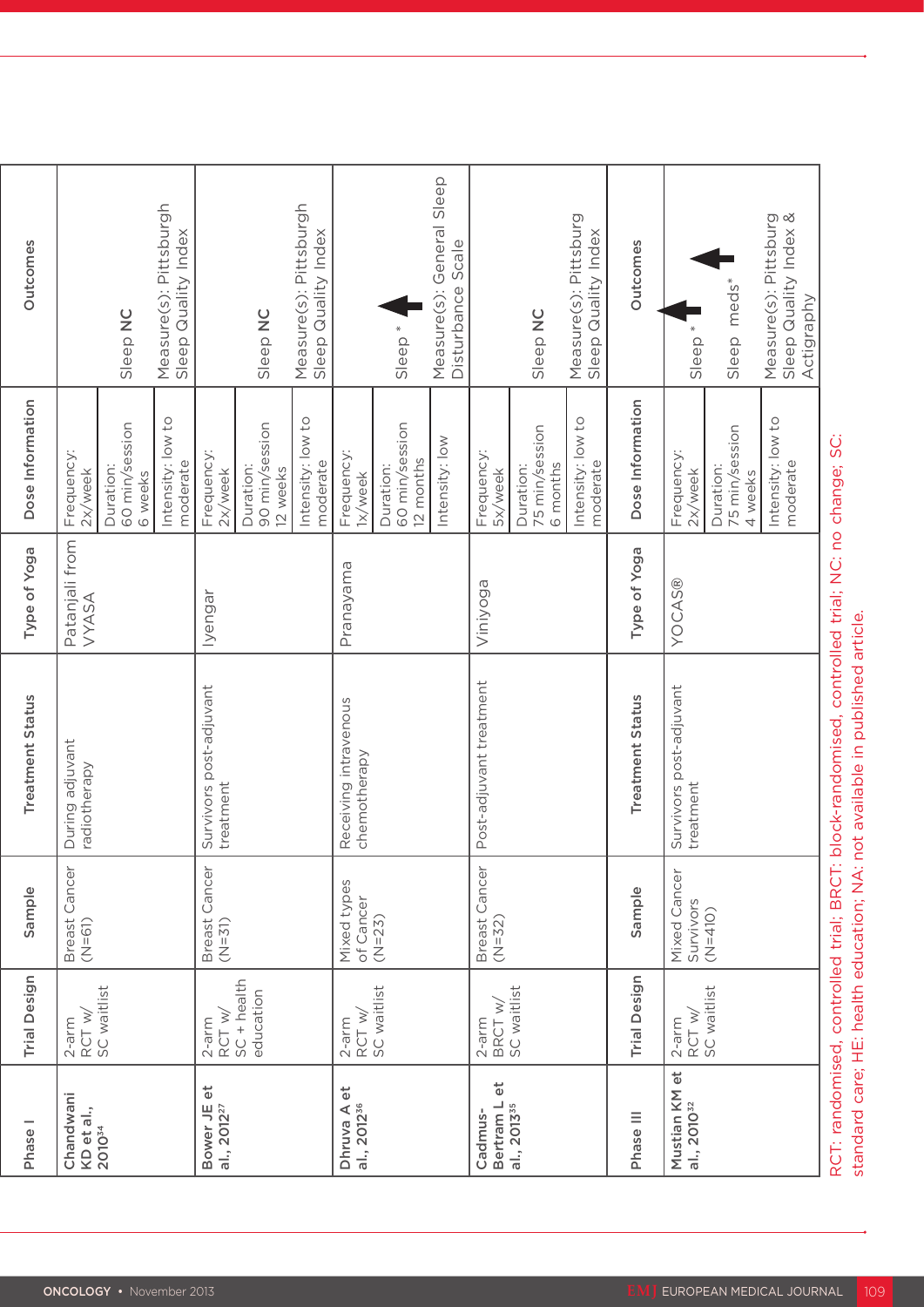The interventions were deemed safe and feasible for cancer patients receiving treatment and for survivors. Participants enjoyed the yoga interventions and in five studies reported improvements in insomnia and sleep quality impairment; three studies showed no changes in insomnia or sleep quality impairment.27,34,35 Bower et al.<sup>27</sup> published the first study testing the efficacy of yoga for treating sleep problems that both blinded participants to the study hypotheses and used a rigorous time and attention control condition. Six of the Phase II randomised controlled trials (RCTs) compared yoga to a waitlist control, one to a support therapy control condition and one to a health education control condition.27,30 The latter two studies suggest that yoga may be more effective for improving insomnia and sleep quality impairment than counselling, health education, time and attention.

#### Phase III Randomised Controlled Clinical Trials

Recently, Mustian et al.<sup>13</sup> published the first and only multicentre, Phase III, RCT trial examining the effects of yoga on insomnia and sleep quality impairment, assessed both via validated patientreport measures and objective actigraphy measures. This clinical trial is the most definitive trial to date, and demonstrates that yoga is effective for improving insomnia and sleep quality impairment when compared to a usual care waitlist control condition.<sup>13</sup> The trial compared a standardised yoga intervention (YOCAS<sup>®</sup>: 4 weeks, two times a week, 75 minutes/session; Gentle Hatha and Restorative Yoga) to a usual care waitlist control condition among 410 cancer survivors from 12 community oncology practices throughout the United States. Participants in the yoga condition demonstrated significant moderate-to-large improvements in patientreported outcomes of insomnia and sleep quality impairment as well as significant improvements on objective actigraphy assessments of sleep outcomes, including wake after sleep onset and sleep efficiency. Yoga participants also significantly decreased their sleep medication use by 21%, while control participants increased their sleep medication use by 5%. Adherence to YOCAS<sup>®</sup> was good at 80%, and there were no study-related adverse events. All (100%) participants found the YOCAS® programme useful and would recommend it to other cancer survivors experiencing sleep problems.13 Although positive,

results are not generalisable to all types of yoga (e.g. yoga in a heated room, vigorous aerobic yoga), the majority of participants were women, white, and well-educated, and there were no long-term follow-ups to determine if the benefits of yoga on sleep lasted beyond the immediate post-intervention period.

# LIMITATIONS OF EXISTING SCIENTIFIC **DATA**

While very promising, this body of scientific literature needs to be interpreted with caution due to design limitations. None of the Phase I-II studies were a definitive Phase III RCT that was planned and powered a priori to test the effects of yoga on insomnia or sleep quality impairment as a primary outcome. Many studies did not use validated patient reports of insomnia or sleep quality impairment, or objective assessments of sleep problems. The sample sizes were small, ranging from 20-88. They did not screen for or require a specific level of insomnia or sleep quality impairment as part of participant eligibility. The studies did not blind participants with the exception of the Bower study.<sup>27</sup> Yoga interventions were not standardised and were highly variable in content, type, intensity and duration of yoga, making it impossible to determine the actual dose of yoga needed to improve insomnia or sleep quality impairment. The yoga interventions were not described in great detail, making repeatability and standardised dissemination impossible. While general comments suggested the interventions were safe and that participants enjoyed them, no specific details were provided on the rate of adverse events. Information on participant attendance, compliance and attrition, details of the prescribed yoga dose versus the actual dose achieved (e.g. mode, frequency, intensity, duration), and information on sustainability of improvements in sleep quality impairment stemming from yoga were limited.

The Phase III clinical trial addressed many of the limitations of the Phase I-II clinical trials. For example, the Phase III trial was appropriately a priori designed and powered to test sleep as the primary outcome with a sample of 410 survivors, screened for a pre-defined baseline level of sleep quality impairment, used validated patient report and objective measures of sleep, rigorously standardised the yoga intervention, and checked for intervention quality, fidelity and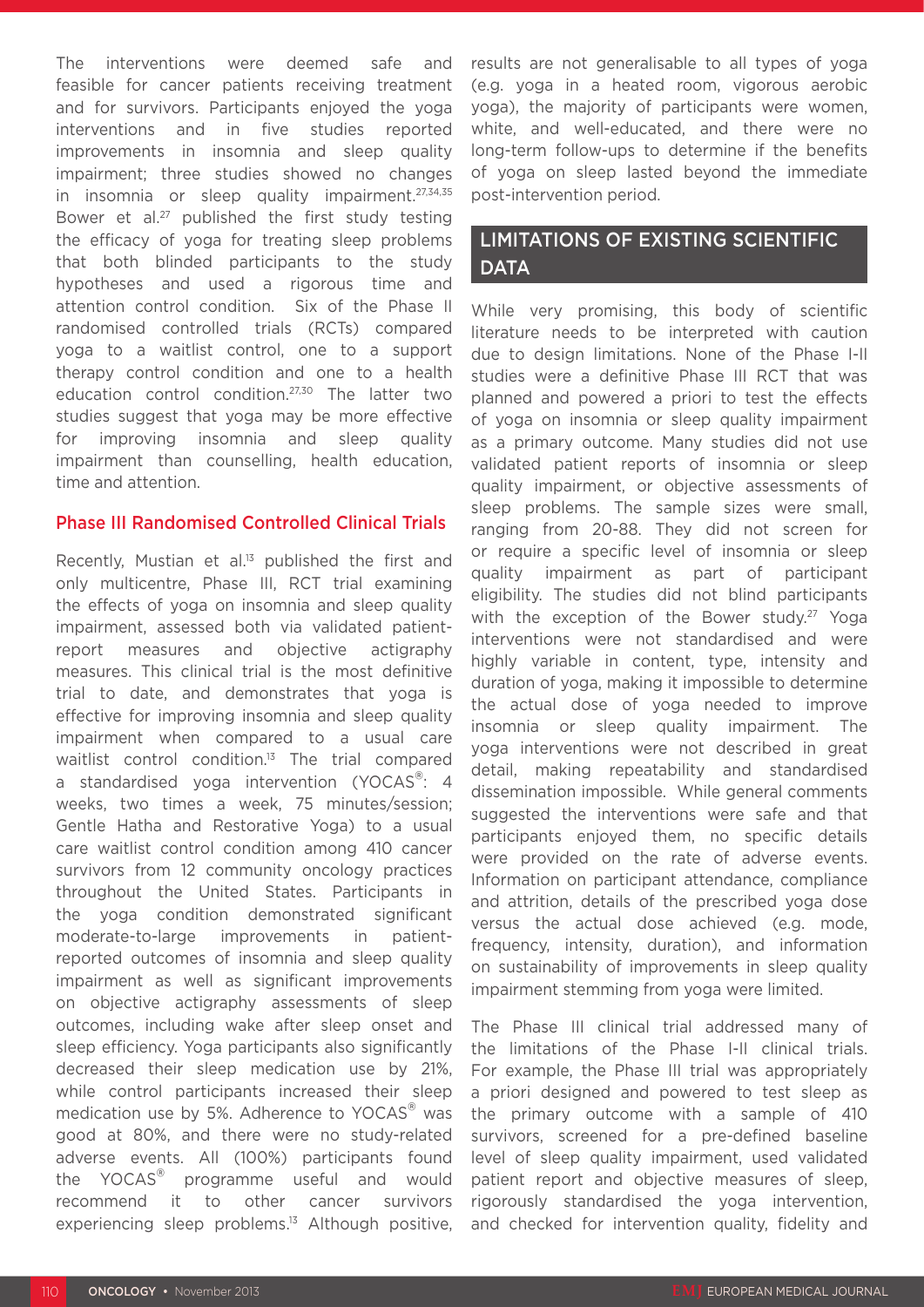drift. The yoga prescription in the intervention was fully detailed in the publication along with accurate reporting of adverse events, attendance, compliance, and attrition, as well as the achieved dose of yoga versus the prescribed dose of yoga. To date, we could find no studies that have compared yoga to a gold-standard treatment for insomnia or sleep quality impairment, such as pharmaceuticals or cognitive behavioral therapy for insomnia  $-$  a required next step in clinical research if yoga is to be considered as such a treatment. In addition, no studies examined the individual components of yoga (i.e. physical postures, breathing and mindfulness activities) to determine which single component, if any, is primarily responsible for the positive effects stemming from yoga or any possible biological mechanisms (e.g. circadian, muscular, cardiovascular, pulmonary, neurological, immunological or neuroendocrine). Yoga may improve insomnia or sleep quality impairment, but an important body of knowledge needs to be developed in order to better tailor yoga prescriptions to improve sleep problems, and meet the unique needs of individual cancer patients and survivors. Finally, these studies include primarily Caucasian, well-educated, middle to upper-middle class women; they have very little racial, economic, social, cultural, gender or age diversity in the sample populations limiting external validity. Importantly, this limits the ability to determine which patient profile may be best suited for and have the best response to yoga therapy. For example, what about the impact of being male, having a cancer diagnosis other than breast cancer, or being non-white, socially isolated, or unemployed.

### CLINICAL IMPLICATIONS

While yoga is increasingly popular throughout the world, and there are many books and DVDs as well as cancer centre and community programmes marketed toward cancer survivors (e.g. 'Gentle Yoga for Cancer Patients,' 'Yoga for Breast Cancer Patients and Survivors,' and 'Healing Yoga'), there is little, if any, scientific evidence as to the efficacy of these programmes for improving insomnia or sleep quality impairment among cancer survivors. These yoga programmes are not professionally regulated with respect to instructor qualifications and licensure, or adherence to best practice, standard of care or evidence-based therapeutic guidelines, resulting in significant variability as to what is offered to cancer patients and survivors. For example, some yoga programmes focus on very gentle, low-intensity, meditative practices (e.g. Restorative, Integral, Svaroopa), while others focus on vigorous practices (e.g. Power, Ashtanga), and yet others focus on both (e.g. Hatha, Iyengar, Kundalini).<sup>44</sup> Some programmes modify the yoga environment by using heaters and humidifiers (e.g. Bikram) or props such as straps, blocks, ropes and chairs (e.g. Iyengar).44 Class structure varies considerably with some classes focusing only on physical postures and no mindfulness exercises, while others only include mindfulness exercises and no physical postures. The small number of studies examining the safety and effectiveness of only limited styles and types of yoga for improving insomnia and sleep quality impairment among survivors, coupled with the lack of regulation and wide variability of yoga offerings, substantially increases the chance that patients and survivors may spend a sizeable amount of time, energy and money participating in yoga programmes that may not be safe or effective. For example, yoga in a room heated to over 100 degrees Fahrenheit may be contraindicated for some survivors, and vigorous yoga may result in excessive muscle soreness and joint pain, increasing insomnia or sleep quality impairment. With this in mind, oncology practitioners can play an important role in helping cancer patients and survivors safely and effectively participate in yoga.

Despite their limitations, these Phase I-III studies collectively suggest that: 1) cancer patients and survivors can safely participate in yoga during and after cancer treatments; 2) yoga interventions are feasible in a variety of cancer centres and community-based yoga studios; 3) cancer patients and survivors participating in these yoga programmes enjoy them and find them beneficial; 4) participation in low-to-moderate intensity yoga that incorporates Gentle Hatha and Restorative postures, breathing and meditation exercises ranging from one-five sessions/week for 50-120 minutes per session over a period of 4-26 weeks may lead to improvements in insomnia and sleep quality impairment; and 5) participation in standardised yoga programmes designed explicitly for cancer patients and survivors experiencing sleep problems, such as YOCAS<sup>®</sup>, will reduce the insomnia and sleep quality impairment they experience.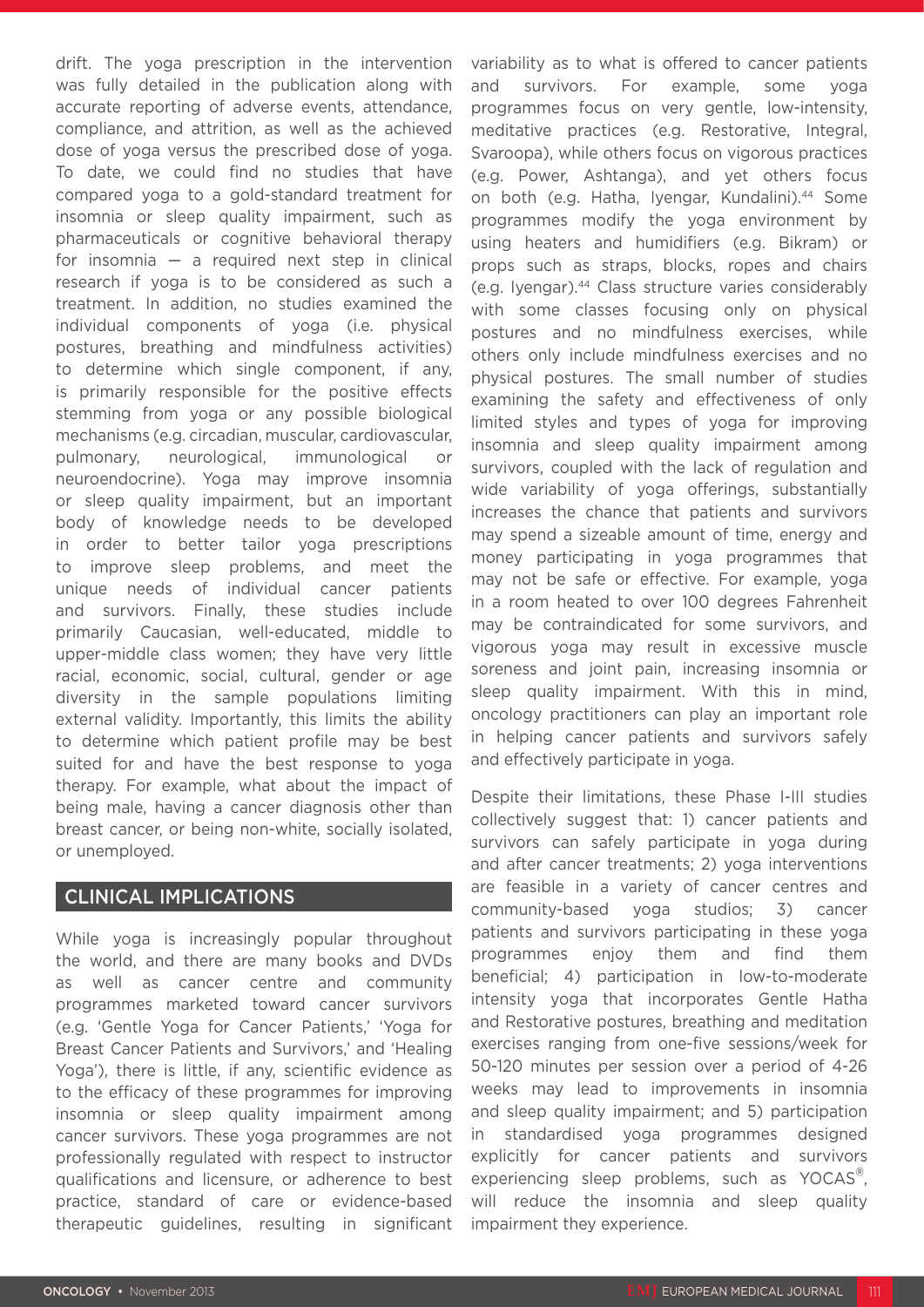Clinicians can provide important information to help cancer patients and survivors understand how they can safely begin or continue an exercise programme — in this specific case, yoga – during and after treatments.<sup>45</sup> Patients and survivors can benefit from knowing potential contraindications (e.g. orthopaedic, cardiopulmonary and oncologic) that might affect their exercise safety and tolerance.<sup>46</sup> Contraindications do not necessarily mean that a cancer patient or survivor cannot participate in yoga at all; in fact, this is rarely the case. In most instances, contraindications simply require specific modifications to the yoga regimen so that the individual can safely and effectively participate and achieve physical and mental health benefits. The American College of Sports Medicine (ACSM) Exercise Guidelines for Cancer Patients and Survivors — the only guidelines currently based on scientific evidence — provide an excellent resource regarding recommendations for screening and evaluation of cancer patients and survivors prior to participation in yoga (Tables 2 and 3). 46

In addition, referral resources can help patients and survivors connect with the most qualified and competent yoga instructors in their community, particularly those who have special training and experience working with cancer patients and survivors, or individuals with other medical conditions. Patients and survivors with interest in yoga may also benefit from understanding that the styles and types of yoga that have been tested and been shown safe and effective for improving sleep among cancer patients and survivors include primarily, Gentle Hatha or Restorative postures combined with breathing and meditation exercises, and they are of low-to-moderate intensity. When screening patients and survivors for sleep problems and making clinical recommendations about the use of yoga for managing sleep problems, research suggests yoga is effective for individuals who reported mild-to-moderate sleep quality impairment as well as clinical insomnia, continue to report sleep problems after trying pharmaceutical treatments, demonstrate greater than 1 hour of wakefulness in the middle of the night, and have very poor sleep efficiency (60% or lower), or some combination

#### Table 2. Exercise guidelines for cancer patients and survivors adapted from the American College of Sports Medicine. 45,46

| <b>Mode of Exercise</b>          | Recommendation                                                                                                                                                                                                                                                                                                                                                                                                       |  |
|----------------------------------|----------------------------------------------------------------------------------------------------------------------------------------------------------------------------------------------------------------------------------------------------------------------------------------------------------------------------------------------------------------------------------------------------------------------|--|
| <b>Aerobic Exercise</b>          | Achieve a weekly volume of 150 minutes of moderate intensity exercise or 75<br>minutes of vigorous intensity exercise, or some combination of the two.                                                                                                                                                                                                                                                               |  |
| <b>Resistance Exercise</b>       | Perform strength training exercises 2-3 times per week. Include exercises that<br>target all of the major muscle groups.                                                                                                                                                                                                                                                                                             |  |
| <b>Flexibility Exercise</b>      | Include stretching exercises for all of the major muscle groups on all the days<br>that other exercises are performed.                                                                                                                                                                                                                                                                                               |  |
| <b>Additional</b><br>Information | Return to normal activity as soon as possible during and following cancer<br>treatment.<br>Some exercise is better than none.<br>Start slowly and progressively increase. Strive to achieve the recommended<br>levels of exercise.<br>See a medical professional if any questions or concerns arise.<br>See an exercise oncology professional for assistance with exercise testing,<br>prescription, and monitoring. |  |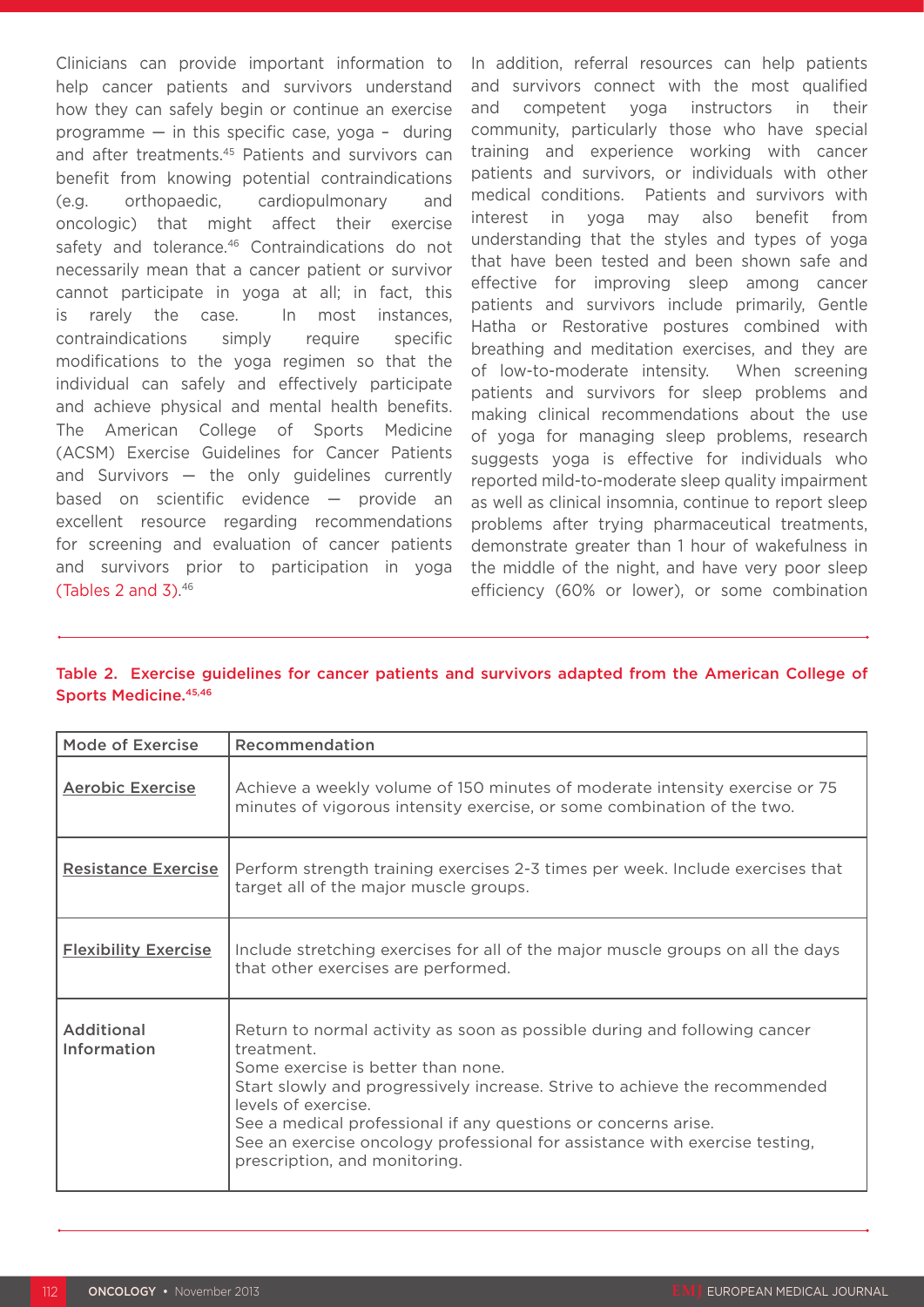### Table 3. Examples of exercise contraindications among cancer patients and survivors adapted from the American College of Sports Medicine.<sup>45,46</sup>

| <b>Examples of Cancer-Specific Concerns</b> | <b>Examples of Recommendations</b>                                                                                                                                                                                                                                                          |
|---------------------------------------------|---------------------------------------------------------------------------------------------------------------------------------------------------------------------------------------------------------------------------------------------------------------------------------------------|
| Extreme fatigue, anaemia, and ataxia        | Refer to medical specialist and exercise oncology<br>professional to determine if exercise is safe. If determined to<br>be safe, exercise at a low intensity, as tolerated, preferably<br>under the supervision of an exercise oncology professional.                                       |
| Surgery                                     | Allow sufficient time to heal after surgery before<br>commencing exercise.                                                                                                                                                                                                                  |
| Pain at surgery site                        | Refer to surgeon and/or physical therapist for clearance<br>prior to exercise. Use exercises that do not involve that area<br>of the body until pain is appropriately managed.                                                                                                              |
| Limited mobility at surgery site            | Refer to surgeon and/or physical therapist for clearance<br>prior to exercise. Consider physical activity that does not<br>involve that area of the body.                                                                                                                                   |
| Risk of hernia due to ostomy                | Avoid contact sports and exercises that increase<br>intra-abdominal pressures.                                                                                                                                                                                                              |
| Swelling and lymphoedema                    | Refer to oncologist and physical therapist for clearance prior<br>to exercise. Monitor limb circumference and stop exercise<br>and seek medical evaluation if circumference changes in<br>patients/survivors. Patients at increased risk can wear a<br>compression garment when exercising. |
| Peripheral neuropathy                       | Refer to neurologist, physical therapist and exercise<br>oncology professional. Monitor closely for balance<br>impairments. Include exercises that improve balance.                                                                                                                         |
| <b>Cardiovascular toxicities</b>            | Refer to cardiologist and exercise oncology professional to<br>determine if exercise is safe.                                                                                                                                                                                               |
| <b>Compromised immune function</b>          | Refer to exercise oncology professional. Prescribe exercise at<br>a low-to-moderate intensity. Ensure facility is clean to reduce<br>infection risk.                                                                                                                                        |
| <b>Increased fracture risk</b>              | Avoid exercise that puts excessive stress on bones, including<br>high impact activities.                                                                                                                                                                                                    |

of these characteristics. Patients and survivors with these characteristics were shown to derive the greatest benefits from participation in yoga — specifically, improved sleep with reduced medication use.

# SUMMARY AND FUTURE RESEARCH **DIRECTIONS**

Although a definitive Phase III RCT has been published and positive results were noted from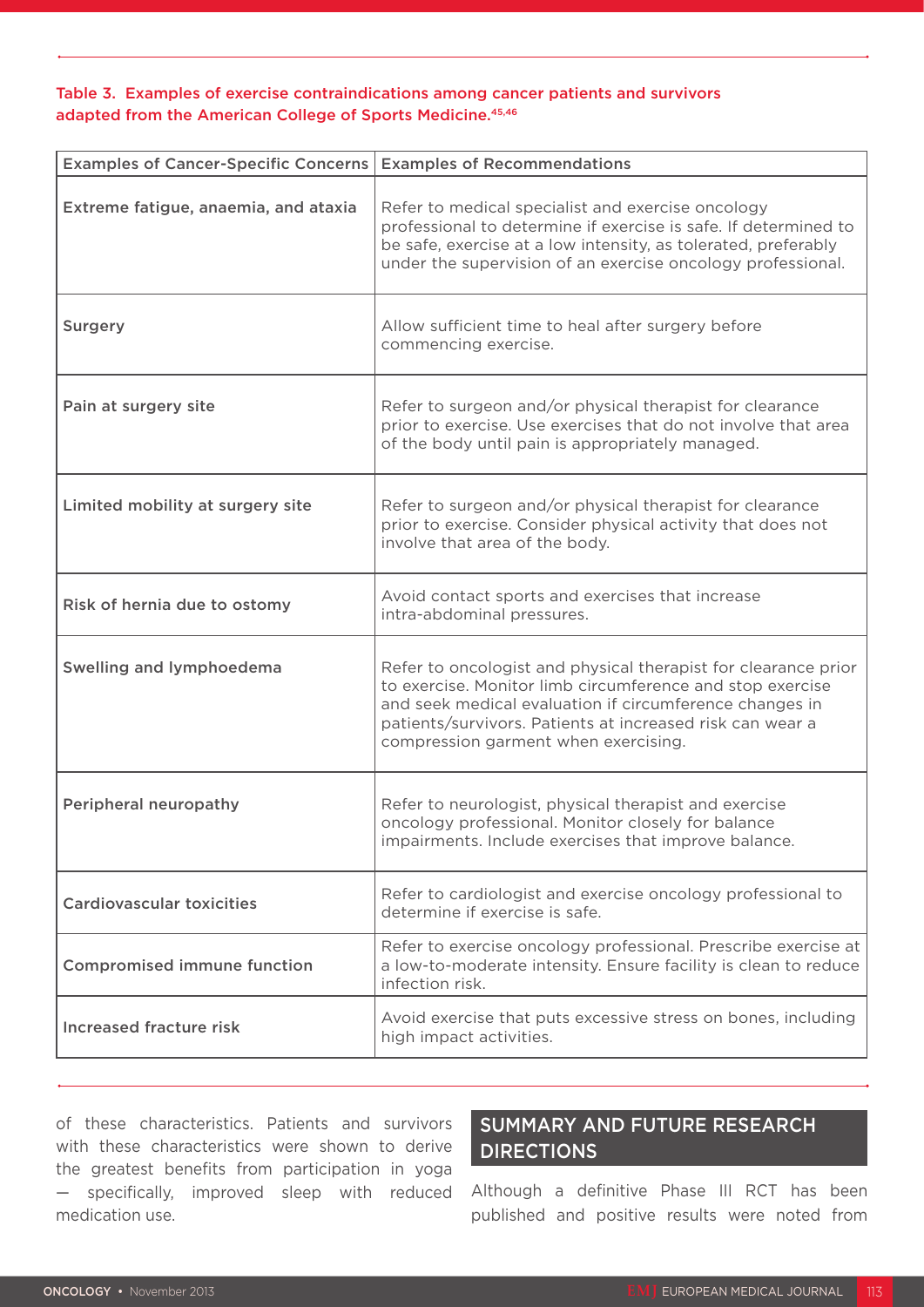this study and the other smaller Phase I-II studies preceding it, the variability across studies and methodological limitations in the published literature continue to limit the extent to which yoga can be considered effective for treating insomnia or sleep quality impairment among cancer patients and survivors. Further research is needed to determine whether yoga is equivalent or superior to existing gold standard pharmaceutical and cognitive behavioral treatments for insomnia and sleep quality impairment. Studies need to employ validated gold-standard patient reported outcomes of insomnia and sleep quality impairment along with objective measures of insomnia and sleep quality impairment. Studies also need to conduct long-term follow-up assessments (e.g., 3, 6, 9, 12 months post intervention) to determine the duration and magnitude of any sleep benefits derived from yoga. In addition, a wider variety of yoga types and intensities need to be examined for their safety and efficacy in treating sleep problems among cancer patients and survivors. Dismantling trials are needed to determine which component of yoga (e.g. postures, breathing or meditation) is primarily responsible for its effectiveness, along with mechanistic studies to determine the biopsychosocial pathways

through which yoga exerts a positive influence on sleep and other toxicities related to cancer and its treatments, such as fatigue, functional decline, cognitive impairment, and deregulated immune function, among others. Trials are needed to elucidate effective ways to increase yoga participation among racially, economically, socially and culturally diverse patients and survivors, as well as older and male cancer patients and survivors. Trials are needed to determine which patients and survivors are most likely to benefit from yoga as a treatment for sleep problems. Trials are also needed to compare the efficacy of yoga to other modes of exercise, such as walking and resistance training, for improving sleep. Finally, trials are needed that extend yoga to the cancer patients' and survivors' care partners (e.g. sister, brother, mother, father, child, spouse, or friend), who provide unpaid care and support to the patient at significant expense to their own health throughout the cancer experience, and without whom effective treatment, support and recovery would not be possible for these patients  $-$  these trials may show yoga to be a low-cost and effective therapeutic intervention for both patient and care partner in dyads — with even greater benefits to the patient or survivor than when interventions are directed solely at the individual.

### REFERENCES

1. Ancoli-Israel S. Recognition and treatment of sleep disturbances in cancer. J Clin Oncol. 2009;27:5864-6.

2. Savard J et al. Natural course of insomnia comorbid with cancer: an 18-month longitudinal study. J Clin Oncol. 2011;29:3580-6.

3. Palesh OG et al. Prevalence, demographics, and psychological associations of sleep disruption in patients with cancer: University of Rochester Cancer Center-Community Clinical Oncology Program. J Clin Oncol. 2010;28:292-8.

4. Berger AM et al. Values of sleep/wake, activity/rest, circadian rhythms, and fatigue prior to adjuvant breast cancer chemotherapy. J Pain Symptom Manage. 2007;33:398-409.

5. Ancoli-Israel S et al. Fatigue, sleep, and circadian rhythms prior to chemotherapy for breast cancer. Support Care Cancer. 2006;14:201-9.

6. Savard J et al. Prevalence, clinical characteristics, and risk factors for insomnia in the context of breast cancer. Sleep. 2001;24:583-90.

7. Schultz PN et al. Breast cancer: relationship between menopausal symptoms, physiologic health effects of cancer treatment and physical constraints on quality of life in long-term survivors. J Clin Nurs. 2005;14:204-11.

8. Berger AM et al. Fatigue and other variables during adjuvant chemotherapy for colon and rectal cancer. Oncol Nurs Forum. 2010;37:E359-69.

9. Savard J, Morin CM. Insomnia in the context of cancer: a review of a neglected problem. J Clin Oncol. 2001;19:895-908.

10. Pinto AC, de Azambuja E. Improving quality of life after breast cancer: dealing with symptoms. Maturitas. 2011;70:343-8.

11. Palesh O et al. Prevalence, putative mechanisms, and current management of sleep problems during chemotherapy for cancer. Nat Sci Sleep. 2012;4:151-62.

12. Partinen M HC. Epidemiology of sleep disorders. Philadelphia: Elsevier; 2005.

13. Mustian KM et al. Multicenter, Randomized Controlled Trial of Yoga for

Sleep Quality Among Cancer Survivors. J Clin Oncol. 2013;26:3233-41.

14. Palesh O et al. Prevalence, putative mechanisms, and current management of sleep problems during chemotherapy for cancer. Nat Sci Sleep. 2012;4:151-62.

15. Bower JE et al. Yoga for Cancer Patients and Survivors. Cancer Control. 2005;12:165-71.

16. Elkins G et al. Mind-body therapies in integrative oncology. Curr Treat Options Oncol. 2010;11:128-40.

17. Mustian KM et al. Integrative nonpharmacologic behavioral interventions for the management of cancer-related fatigue. The Oncologist. 2007;12:52-67.

18. Mustian KM et al. Exercise for the management of side effects and quality of life among cancer survivors. Curr Sports Med Rep. 2009;8:325-30.

19. Kirk M, Boon B. Hatha Yoga for greater strength, flexibility, and focus. Champaign, IL: Human Kinetics; 2003.

20. Cohen L et al. Psychological adjustment